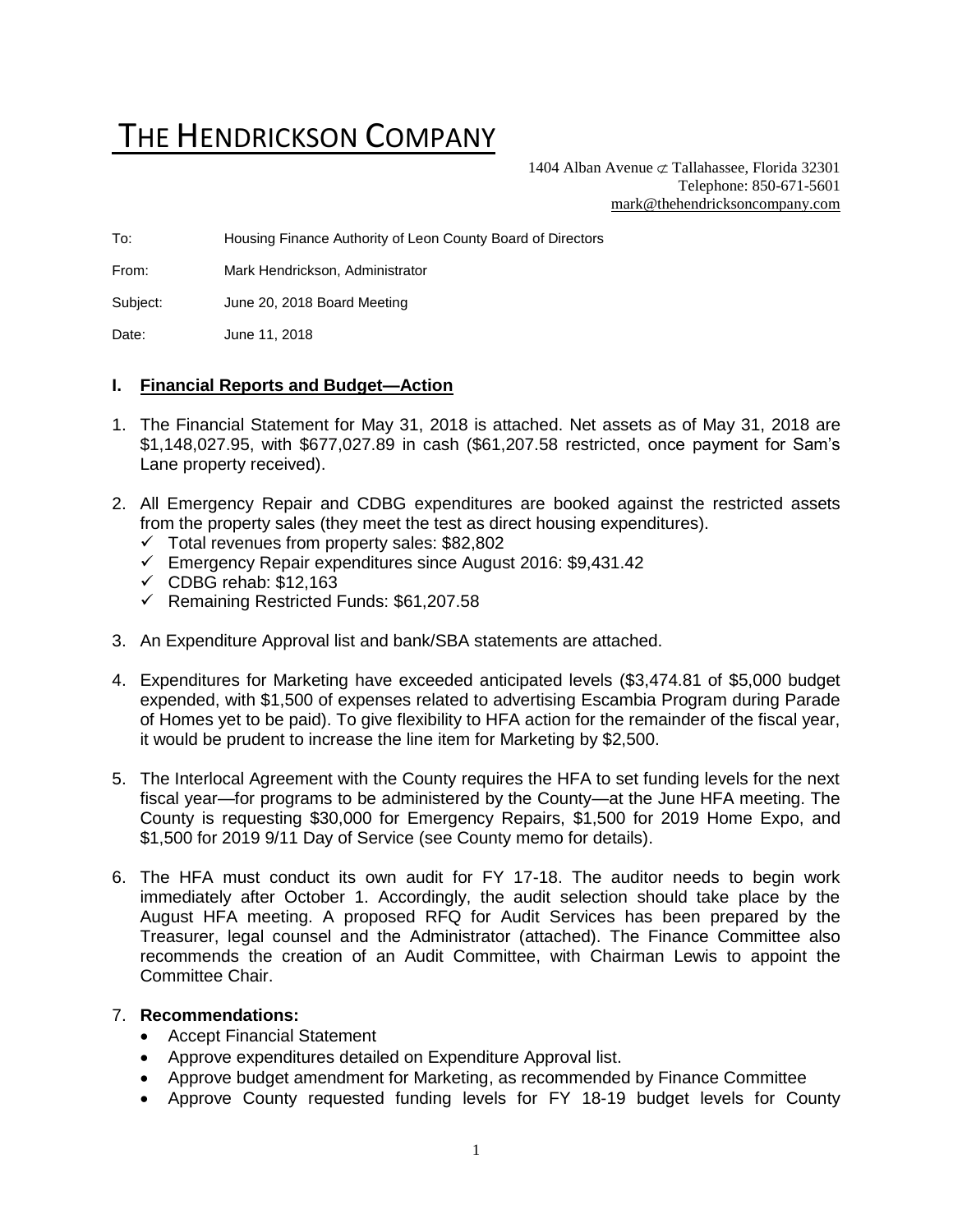administered programs, as recommended by the Finance Committee, including requirement that the County include the HFA in all promotional items related to the programs and events.

- Approve proposed Audit RFQ, as recommended by the Finance Committee
- Create an Audit Committee, and request that Chairman Lewis appoint a Chair of that **Committee**

### **II. Emergency Repair Program—Action**

- 1. The HFA authorized an emergency repair program, for minor repairs that need immediate attention—and are not covered by the County's SHIP Program. A total of \$30,000 has been authorized for this program. Individual repairs are limited to \$1,650 per home.
- 2. The total amount of repairs funded through October 2017 was \$17,351.43. These repairs were paid by County check with funds drawn from the HFA's account, leaving \$12,648.57 available for repairs this fiscal year.
- 3. Since October 2017, the County has been paying for repairs directly, with a plan to request reimbursement from the HFA when all remaining funds are used. This FY, the County has expended or committed \$9,904.94, leaving \$2,743.63 available for additional homeowners needing repairs. Another three clients are shown on the program report without any dollar amount attributed to their case.
- 4. The County is shifting its focus to making long term solutions instead of a series of emergency repairs (which do not fix the underlying issue). An example would be to replace a septic system rather than performing pump-outs every few months without really fixing the problem. The BOCC has already increased the maximum award from \$1,650 to \$2,500, and County staff will be requesting an increase to \$15,000, with HFA funds to be focused on immediately required short-term repairs.
- 5. It is important to note that SHIP funds have limits on assistance to mobile homes, with only 20% of the funds allowed to be expended on mobile homes. There are currently 95 eligible low-income homeowners on the County's waiting list that reside in mobile homes.
- 6. Mr. Lamy has requested that the HFA increase the per home limit to \$7,500—but only for seniors or persons with special needs that reside in mobile homes. The County is not requesting an increase of the \$1,650 level for stick-built homes or mobile homes in general.
- 7. **Recommendation:** Approve requested maximum award increase to \$7,500 for seniors or person with special needs that reside in mobile homes.

#### **III. Real Estate—Informational**

- 1. The Real Estate Division is responsible for selling surplus properties designated for affordable housing, with proceeds of the sale coming to the HFA. An advertisement for the properties was published in the Tallahassee Democrat on five days in January and February. There were no meaningful responses to the advertisement.
- 2. Previous sales of five properties generated total revenues to the HFA of \$80,402. The Sam's Lane property was sold in May, with an additional \$2,400 of net revenue—making the total \$82,802.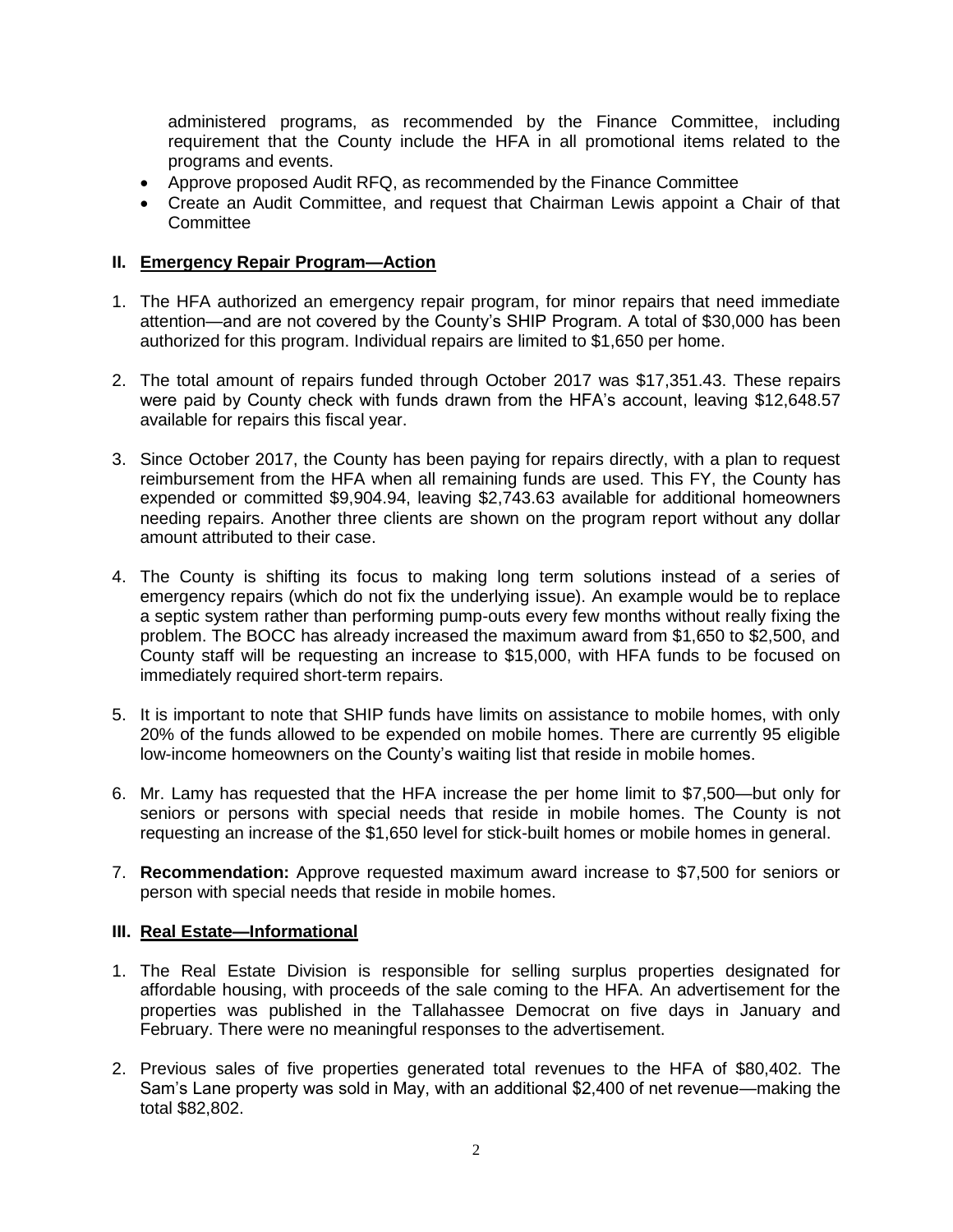- 3. At the April meeting, the Board directed the Administrator to develop a proposed marketing strategy for selling the properties to non—profit organizations. That work is in progress. We are awaiting the completion of the County's procurement process for a realtor/broker, so that the properties can be placed on the MLS.
- 4. **Recommendation**: None.

#### **IV. Escambia HFA Marketing Report—Action**

- 1. The Board authorized up to \$1,500 on a marketing plan that would include advertisement in the Parade of Homes magazine and radio advertisements. The Parade of Homes was May 12-13 & May 19-20. Escambia County HFA, Capital City Bank, and University Lending each committed \$1,000, and OnQ Financial \$500.
- 2. The Parade of Homes advertisement referenced a web page for readers to get further detail information on the lenders utilizing the First Time Home Buyer program [\(www.tallahasseeparade.com,](http://www.tallahasseeparade.com/) page 53). The cost of the ad is \$1,100.
- 3. A webpage was developed that provides additional detailed information including Lenders names and numbers. The website is OpenOurDoor.net. There are tracking capabilities built into the site, so we will be able to determine the effectiveness of these efforts.
- 4. Radio stations 96.1 (JAMZ), 99.9 (Hank FM), 103.1 (The Wolf) and 104.9 (Gulf) ran ads during the parade of homes and the preceding weekend to inform potential buyers of the first-time home buyer program. The cost of the ads is \$3,000.
- 5. The website creation/domain cost is \$500.
- 6. The basic plan was for HFA of Leon County to pay for the Parade of Homes Advertisement and Escambia County HFA and the lenders to cover the cost of the Radio Advertisement. Additional funds received would allow the website costs to also be paid by Escambia/lenders.
- 7. Lenders are still reporting on whether there was an increase in activity related to the advertising. University Lending reports that they had "tons and tons of traffic". It could be useful to invite the lenders to a future meeting to discuss ways to increase loan volume.
- 8. A review of the Google analytics for the website will need to be paired with a review of actual loans made in the next few months.
- 9. The cost of maintaining the website for the remainder of 2018 is \$75.
- 10. **Recommendations**: (1) Authorize payment of \$75 for website, and (2) Invite lenders to August Board meeting.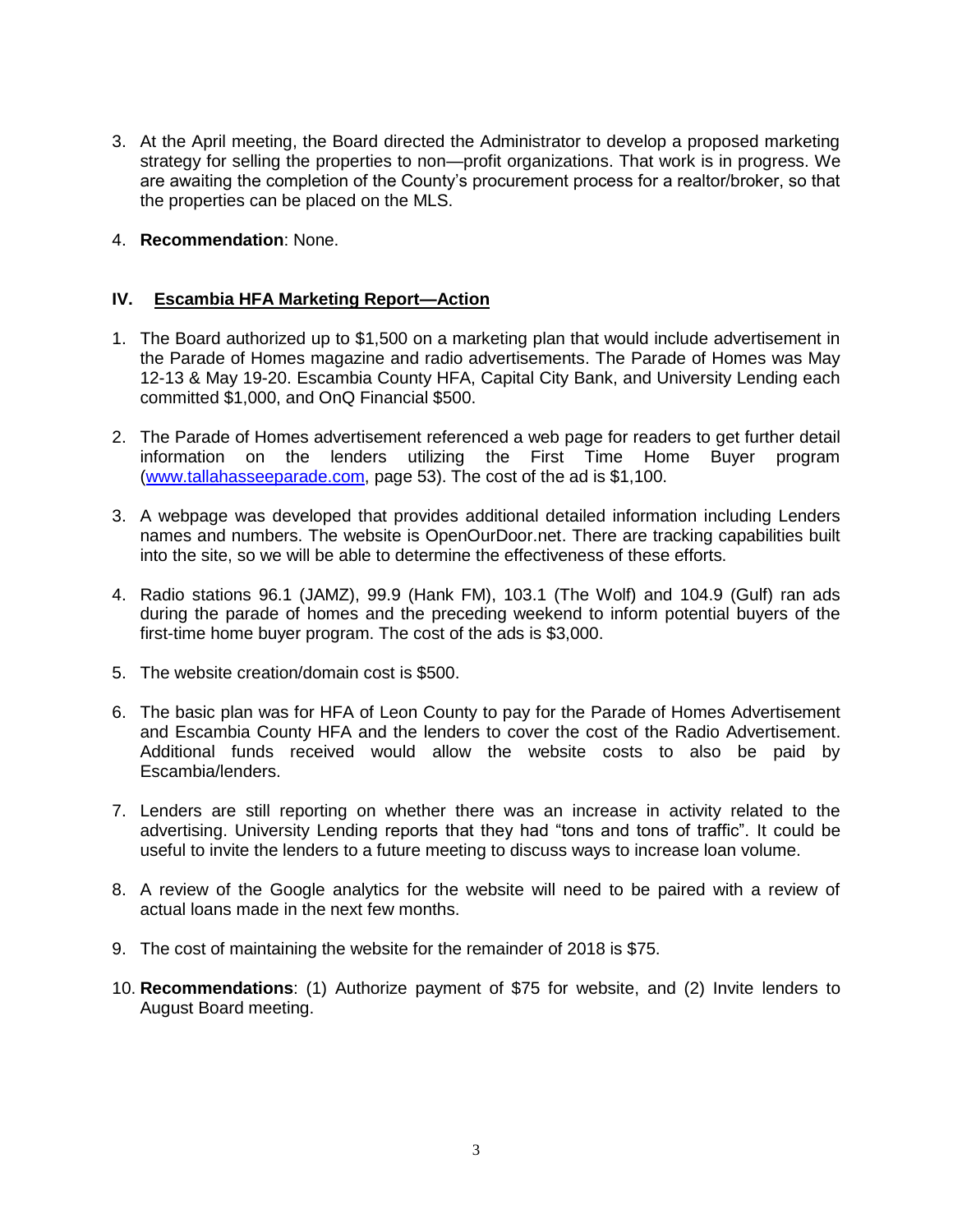## **V. Legal Update—Action**

- 1. There are no current pending legal issues. Ethics and Sunshine training is scheduled for this meeting.
- 2. When the meeting date changed, Mr. Mustian was unable to attend. He requests that the HFA reschedule the Ethics and Sunshine training for the August meeting.
- 3. **Recommendation**: Schedule Ethics and Sunshine training for August HFA meeting.

## **VI. To-Do List—Informational**

| <b>To-Do Item</b>                           | <b>HFA</b> | <b>Admin</b> | CAO | <b>SL</b> | <b>NBN</b> | <b>Status</b> | <b>Completed</b> |
|---------------------------------------------|------------|--------------|-----|-----------|------------|---------------|------------------|
| Prior to October 2015 Meeting               |            |              |     |           |            |               |                  |
| Set date for Stakeholders Meeting           | X          |              |     |           |            | On hold       |                  |
| December 2016                               |            |              |     |           |            |               |                  |
| HFA to seek additional donations of         | X          |              |     |           |            | In progress   |                  |
| property from lending institutions. Mr. Gay |            |              |     |           |            |               |                  |
| volunteered to draft letter and provide     |            |              |     |           |            |               |                  |
| lender contacts.                            |            |              |     |           |            |               |                  |
| February 2018                               |            |              |     |           |            |               |                  |
| The Board requested Mr. Lamy to submit      |            | X            |     | X         |            | Proposal      | Done             |
| his proposal on the emergency repair        |            |              |     |           |            | received & on |                  |
| program in writing, and for the             |            |              |     |           |            | June agenda   |                  |
| Administrator to analyze the proposal and   |            |              |     |           |            |               |                  |
| place on March agenda (deferred until       |            |              |     |           |            |               |                  |
| June)                                       |            |              |     |           |            |               |                  |
| HFA DPA Loans: The Board requested          |            | X            |     |           |            | On hold       |                  |
| that contact with borrowers that appeared   |            |              |     |           |            |               |                  |
| to be in violation of agreement be          |            |              |     |           |            |               |                  |
| contacted with report back to HFA Board in  |            |              |     |           |            |               |                  |
| June                                        |            |              |     |           |            |               |                  |
| <b>April 2018</b>                           |            |              |     |           |            |               |                  |
| The Board directed the Administrator draft  |            | X            |     |           |            | In progress   |                  |
| a proposed policy for Board consideration   |            |              |     |           |            |               |                  |
| on ways to market the properties to non-    |            |              |     |           |            |               |                  |
| profits at a discount.                      |            |              |     |           |            |               |                  |
| Chairman Lewis directed the Administrator   |            |              |     |           | X          | Request       |                  |
| to place the training on the Ethics and     |            |              |     |           |            | postponement  |                  |
| Sunshine laws on the June HFA agenda        |            |              |     |           |            | to August     |                  |

## **VII. New Business: Florida ALHFA Conference Travel Approval—Action**

- 1. The HFA travel policy requires Board authorization for travel/attendance at conferences.
- 2. **Recommendation**: Approve attendance/travel to Florida ALHFA Conference in St. Petersburg, July 11-14, 2018 for Board members Lewis, George, Sharkey, Rogers & Stucks.